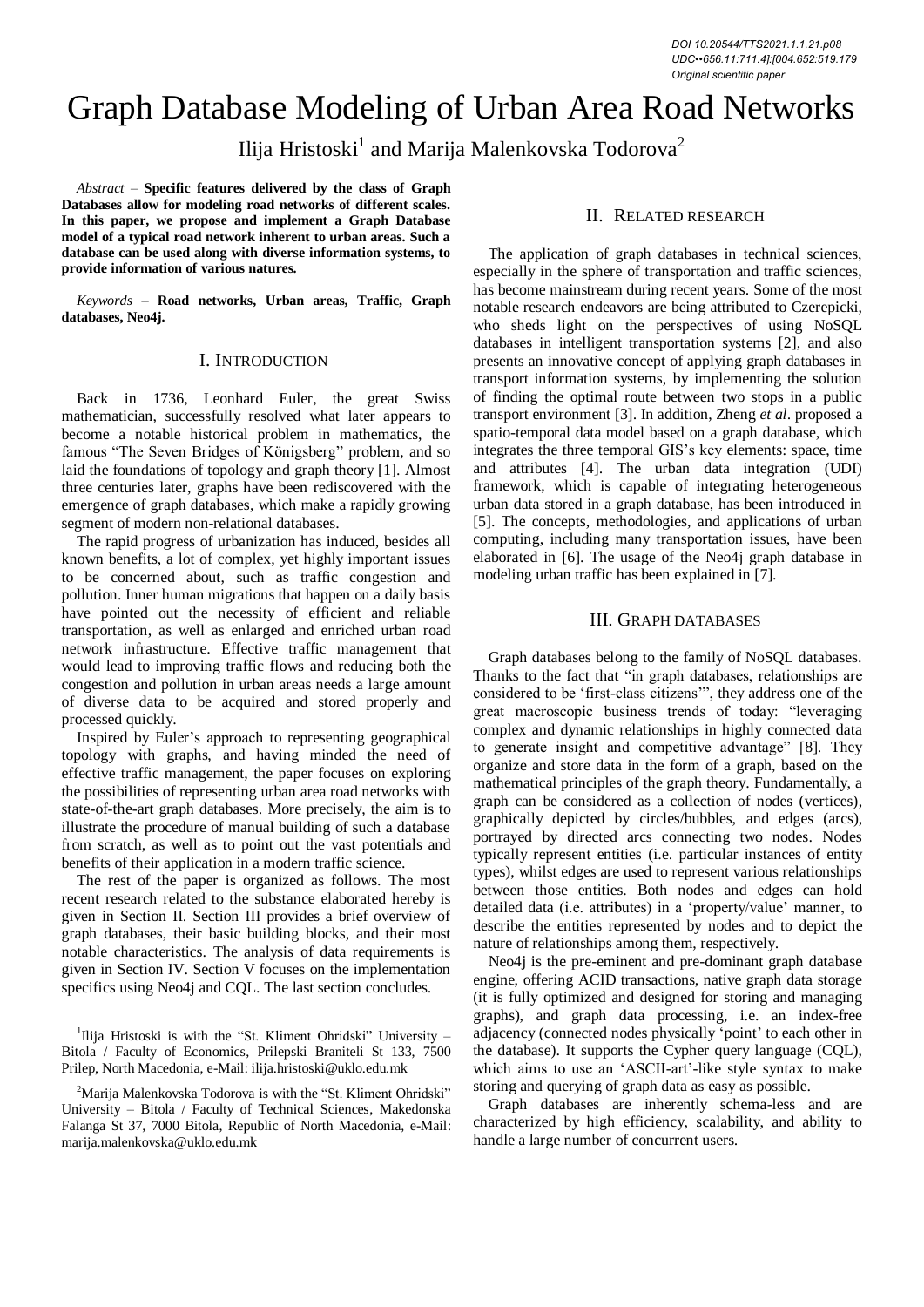## IV. ANALYSIS OF DATA REQUIREMENTS

Instead of transforming the relational database schema or the E-R diagram of a real (existing) or generic (non-existing) transport information system into a graph database model through the process of logical mapping, the process of physical mapping of urban area road network directly into a corresponding graph database model is being exploited and elaborated in this paper instead. It can be carried out in two, mutually exclusive, and inverse, ways, a primal way and a dual one, which are both based on the usage of urban area road maps. From a graph database perspective, the basic features of these two approaches are the following ones:

- The primal way; Road intersections are modeled as nodes (graph vertices), and particular road sections are modeled as relationships (graph arcs, graph edges) between two consecutive nodes;
- The dual way; Particular road sections are modeled as nodes, and road intersections are modeled as relationships connecting two consecutive nodes.

In this paper, the focus is put on the primal way, taking into account the following assumptions:

- An urban road network consists of roads and road intersections;
- A road consists of one or more road sections;
- A road section is a segment (i.e. fragment) of a road connecting two consecutive (i.e. adjacent) road nodes on a road map; The traffic on a road section can occur in one or two directions; Each direction can include one or more traffic lanes; In a graph database, a road section corresponds to a relationship connecting two consecutive nodes;
- A road node is a point on a road map, which can be either a terminal node (i.e. a road breaking point at the border of a road network map, and a beginning/ending of a road inside the road network map) or a junction node (i.e. a road intersection inside the road network map); Road nodes connect road sections into a road network topology; In a graph database, a road node corresponds to a node;
- A road intersection is a road node that connects two or more road sections.

The equivalent general graph database model, depicting a two-way road section connecting two road nodes, is depicted in Fig. 1. This is a schematic view of the basic building blocks involved in the construction of a graph database: road nodes and road sections comprised of one or two traffic directions.

It should be also notified that, in this paper, the manual procedure of physical mapping of an urban area road network into a corresponding graph database is described. In fact, Cypher can be used to load urban road network data into Neo4j from a file, such as a CSV and JSON file, to facilitate and speed up the process of building the graph database. Alternatively, the Neo4j built-in ETL (Extract-Transform-Load) feature can be used to load such data from a JDBCconnected RDBMS. In this particular case, there was no urban road network data available in any electronic format and/or relational database for the urban area of interest, so the graph database has to be built manually from scratch.



**Fig. 1**. Basic structure and elements of the graph database model vis-à-vis the primal way

Before implementation, one should consider what data (i.e. attributes) are going to be kept within the graph database's nodes and relationships.

### *A. Data Stored within Nodes*

Graph database nodes should keep the following basic information: unique identifier of the node, node name, urban area zone name, city name, type of the node (e.g. terminal node - road breaking point, terminal node - beginning/ending point of a road, or a junction node - intersection point among two or more roads), type of an intersection (e.g. T-shaped, Cross-shaped, Star-shaped, Roundabout), geolocation (i.e. longitude, latitude as strings in DMS format, altitude, and geolocation data as decimal degrees.

Besides these mandatory data, graph database nodes can also include other attributes relevant to the system the graph database is intended to be used with. For instance, in the case of a pollution monitoring system based on the utilization of a distributed system of measurement stations (sensors), graph database nodes can also include attributes corresponding to data about air quality ( $PM_{10}$ ,  $PM_{2.5}$ ,  $NO_x$ ,  $CO$ ,  $CO_2$ ,  $SO_2$ , etc.), air pressure, air humidity, air temperature, UV radiation, sonic pollution (noise), gamma radiation, etc., which can be all acquired and updated in real-time. Alternatively, all of these measurement parameters can be included in the graph database as newly added graph nodes, connected to the existing ones.

## *B. Data Stored within Relationships*

The most relevant information that should be kept in relationships (i.e. traffic directions of road sections) is unique identifier of the traffic direction, unique identifier of the road section, unique identifier of the road (street), name of the road (street), designation of the road (street), road category, road significance, road section length, number of traffic lanes, traffic lane width, maximum speed allowed. Relationships should also include traffic flow variables, such as average flow rate, average headway, time mean speed, space mean speed, traffic density, and distribution of vehicles' relative frequencies [%] according to their category (bicycles, motorbikes, passenger cars, buses, and trucks).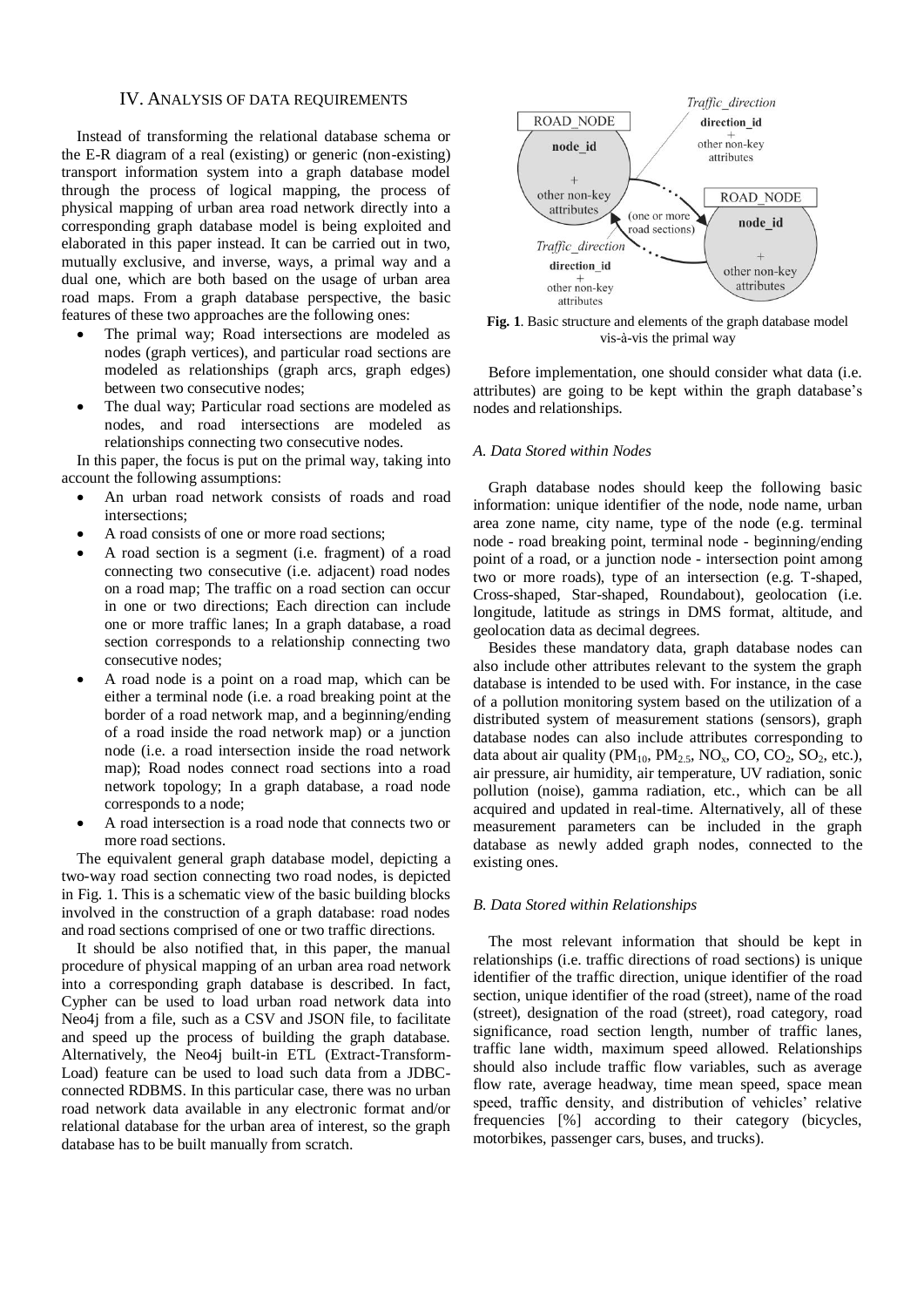## V. IMPLEMENTATION

The starting point in the process of implementation is to obtain a road map of the urban area of interest, which can be generated based on a satellite image or simply manually sketched. In this particular case, Google Maps has been utilized for this task, however, other sources, like Google Earth, can be used, as well.

Further on, all road breaks at the borders of the map are being marked up with a symbol of a transparent circle, and hereby denoted clockwise with strings as '*x*1', '*x*2', …, '*xN'*,  $N = 13$  (Fig. 2). Additionally, all road beginnings/endings, as well as road intersections within the map are denoted with integers (e.g. 1, 2, 3, ...,  $M$ ;  $M = 20$ ), hereby starting from left to right, and from top to bottom. Specifically, the road beginnings/endings (e.g. 2, 10, and 12) are being marked up with a symbol of a yellow-colored, double-lined circle, whilst all road intersections are being marked up with red-colored circles. Different ways of notation and markings are used in order to distinguish between the three types of circles. In Fig. 2, if circles are treated as nodes, and roads between some nodes as edges, then the resulting structure represents an undirected finite graph, *G*.

In order to achieve maximum accuracy and reliability, the act of building a graph database manually out of such an undirected graph should be carried out in a consistent and systematic way, especially in the case of complex graphs, e.g. disconnected graphs and/or graphs that include a vast number of nodes (road intersections) and edges (roads). In this particular case, we have used a slightly modified version of the Depth First Search (DFS) graph traversal algorithm that assures consistency in building up the graph database's nodes and relationships simultaneously with visiting all the edges in an undirected graph (a road map). The pseudo-code of the recursive version of the modified DFS algorithm is as follows:

```
// G: an undirected graph, 
// an input set of edges and nodes (a road map)
// u, v, w: nodes in G
// R: a directed graph, 
// an output set of edges and nodes
      (a graph database)
procedure init_DFS(G) {
    for each u in G
      u.visited = FALSE; // on a road map
}
procedure DFS(G, v) {
    create node v in R; // in a graph database
   v.visited = TRUE; // on a road map
    for all neighbouring nodes w of node v in G
       if w.visited = FALSE then
         DFS(G, w); else
\overline{\phantom{a}} if edge(v, w) exists in G then
             create relationship (v, w) in R;
          if edge(w, v) exists in G then
             create relationship (w, v) in R;
 }
}
procedure main(G) {
   init_DFS(G);
    for each u in G
       DFS (G, u);
}
```


**Fig. 2**. Road map of the urban area of interest, presented as an undirected graph encompassing border nodes (breaking points), inner nodes (intersections and terminal nodes), and edges (roads)

The execution of the modified DFS algorithm assures visiting all nodes in graph *G*, depicted by Fig. 2. The manual generation of the corresponding graph database should be performed in parallel with the execution of the algorithm. Each labeling of a node as 'visited' on the road map means creation of a node in the graph database *R*, which can be either a terminal node resembling a road breaking point (at map borders), a terminal node resembling a beginning/end of a road (within the map), or a communication node resembling an intersection among two or more roads (within the map). On the other hand, each adding of an edge  $(v, w)$  to the resulting set of output edges and nodes, *R*, means the creation of a relationship between the nodes *v* and *w*, i.e. a traffic direction between two nodes *v* and *w* comprising a particular road segment. This way, the undirected graph in Fig. 2 becomes a directed graph, and also a visualization of the equivalent graph database layout (Fig. 3).

The corresponding graph database (Fig. 4) is comprised of 33 nodes and 74 relationships.



**Fig. 3**. Road map of the urban area, presented as a directed graph